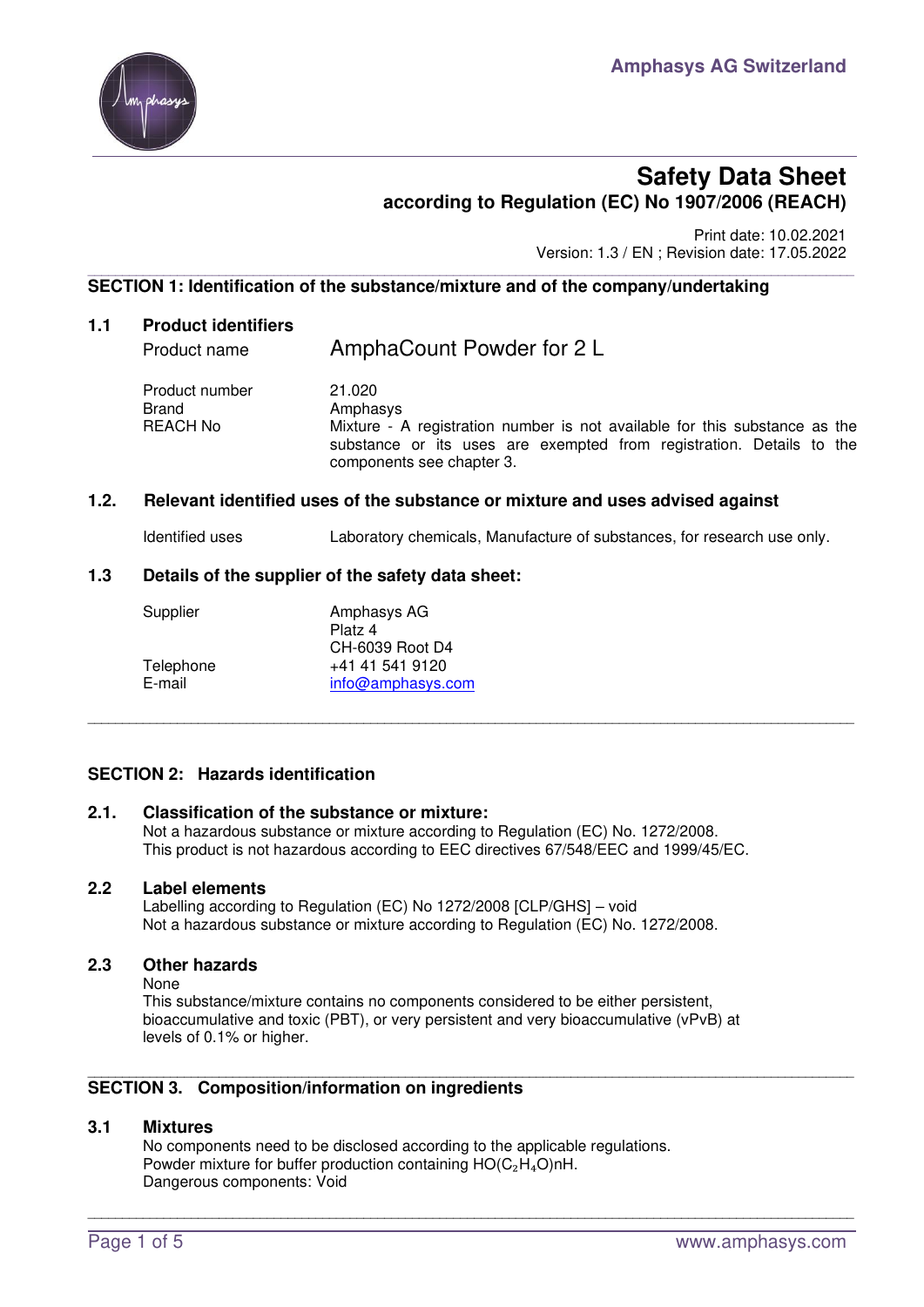# **SECTION 4: First aid measures**

### **4.1 Description of first aid measures**  General information No known effect based on information supplied<br>After inhalation Supply fresh air: if there is any trouble seek mee Supply fresh air; if there is any trouble seek medical help.<br>Rinse with water. After skin contact After eye contact Flush eyes with water as a precaution After swallowing Never give anything by mouth to an unconscious person. Make victim drink water (two glasses at most). Consult doctor if feeling unwell.

- **4.2 Most important symptoms and effects, both acute and delayed**  We have no description of any symptoms of toxicity.
- **4.3 Indication of any immediate medical attention and special treatment needed**  No data available

# \_\_\_\_\_\_\_\_\_\_\_\_\_\_\_\_\_\_\_\_\_\_\_\_\_\_\_\_\_\_\_\_\_\_\_\_\_\_\_\_\_\_\_\_\_\_\_\_\_\_\_\_\_\_\_\_\_\_\_\_\_\_\_\_\_\_\_\_\_\_\_\_\_\_\_\_\_\_\_\_\_\_\_\_\_\_\_\_\_\_\_\_\_\_\_\_\_\_\_\_\_\_\_\_\_\_\_\_\_\_\_\_\_\_\_\_\_\_\_\_\_\_\_\_ **SECTION 5: Firefighting measures**

- **5.1 Extinguishing media:**  Use water spray, alcohol-resistant foam, dry chemical or carbon dioxide.
- **5.2 Special hazards arising from the substance or mixture**  Carbon oxides, Nitrogen oxides (NOx)

### **5.3 Advice for fire-fighters**

Wear self-contained breathing apparatus for firefighting if necessary.

### **SECTION 6: Accidental release measures**

**6.1 Personal precautions, protective equipment and emergency procedures**  Use personal protective equipment. Avoid breathing vapours, mist or gas. Ensure adequate ventilation. Advice for emergency responders: Protective equipment see section 8.

\_\_\_\_\_\_\_\_\_\_\_\_\_\_\_\_\_\_\_\_\_\_\_\_\_\_\_\_\_\_\_\_\_\_\_\_\_\_\_\_\_\_\_\_\_\_\_\_\_\_\_\_\_\_\_\_\_\_\_\_\_\_\_\_\_\_\_\_\_\_\_\_\_\_\_\_\_\_\_\_\_\_\_\_\_\_\_\_\_\_\_\_\_\_\_\_\_\_\_\_\_\_\_\_\_\_\_\_\_\_

**6.2 Environmental precautions:** 

No special environmental precautions required.

- **6.3 Methods and material for containment and cleaning up**  Keep in suitable, closed containers for disposal.
- **6.4 Reference to other sections**  For disposal see section 13.

# \_\_\_\_\_\_\_\_\_\_\_\_\_\_\_\_\_\_\_\_\_\_\_\_\_\_\_\_\_\_\_\_\_\_\_\_\_\_\_\_\_\_\_\_\_\_\_\_\_\_\_\_\_\_\_\_\_\_\_\_\_\_\_\_\_\_\_\_\_\_\_\_\_\_\_\_\_\_\_\_\_\_\_\_\_\_\_\_\_\_\_\_\_\_\_\_\_\_\_\_\_\_\_\_\_\_\_\_\_\_\_\_\_\_\_\_\_\_\_\_\_\_\_ **SECTION 7: Handling and storage**

- **7.1 Precautions for safe handling**  For precautions see section 2.2.
- **7.2 Conditions for safe storage, including any incompatibilities**  No special requirements. Keep container tightly closed. Recommended storage temperature 4 °C. Store away from foodstuffs.

\_\_\_\_\_\_\_\_\_\_\_\_\_\_\_\_\_\_\_\_\_\_\_\_\_\_\_\_\_\_\_\_\_\_\_\_\_\_\_\_\_\_\_\_\_\_\_\_\_\_\_\_\_\_\_\_\_\_\_\_\_\_\_\_\_\_\_\_\_\_\_\_\_\_\_\_\_\_\_\_\_\_\_\_\_\_\_\_\_\_\_\_\_\_\_\_\_\_\_\_\_\_\_\_\_\_\_\_\_\_\_\_\_\_\_\_\_\_\_\_\_\_\_

### **7.3 Specific end use(s)**

Apart from the uses mentioned in section 1.2 no other specific uses are stipulated.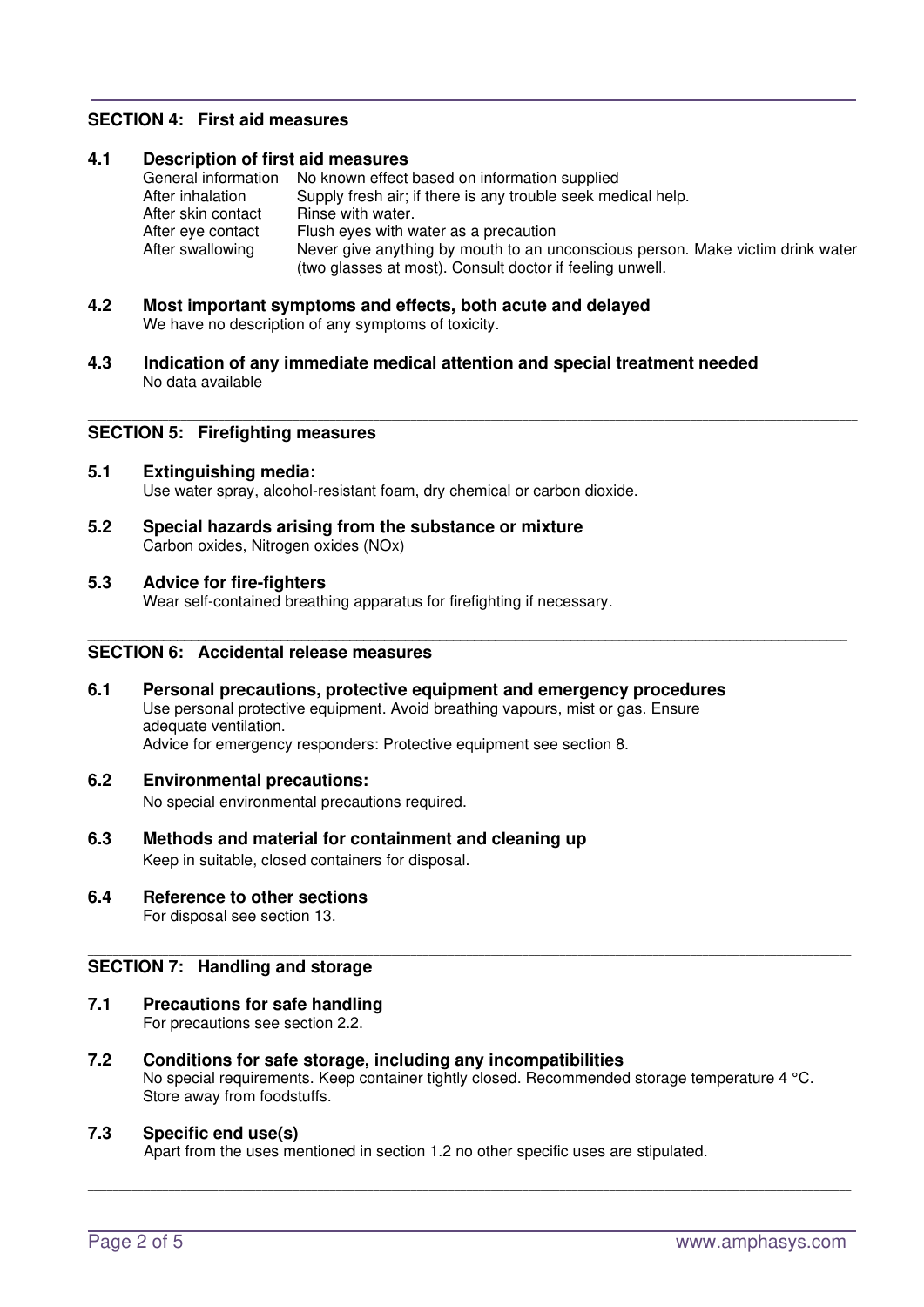# **SECTION 8: Exposure controls/personal protection**

# **8.1 Control parameters**

The product does not contain any relevant quantities of materials with critical values that have to be monitored.

# **8.2 Exposure controls**

| Appropriate engineering controls<br>practice.        | Handle in accordance with good industrial hygiene and safety                                                                                                                                                                                                                                                                                                                                                                                                                                    |
|------------------------------------------------------|-------------------------------------------------------------------------------------------------------------------------------------------------------------------------------------------------------------------------------------------------------------------------------------------------------------------------------------------------------------------------------------------------------------------------------------------------------------------------------------------------|
| Personal protective equipment<br>Eye/face protection | Avoid contact with the eyes and skin.<br>Use equipment for eye protection tested and approved under<br>appropriate government standards such as NIOSH (US) or EN<br>166(EU).                                                                                                                                                                                                                                                                                                                    |
| Skin protection                                      | Handle with gloves. Gloves must be inspected prior to use. Use<br>proper glove removal technique (without touching glove's outer<br>surface) to avoid skin contact with this product. Dispose of<br>contaminated gloves after use in accordance with applicable<br>laws and good laboratory practices. Wash and dry hands. The<br>selected protective gloves have to satisfy the specifications of<br>Regulation (EU) 2016/425 and the standard EN 374 derived<br>from it. Impervious clothing, |
| Environmental exposure controls                      | No special environmental precautions required.                                                                                                                                                                                                                                                                                                                                                                                                                                                  |
|                                                      |                                                                                                                                                                                                                                                                                                                                                                                                                                                                                                 |

#### \_\_\_\_\_\_\_\_\_\_\_\_\_\_\_\_\_\_\_\_\_\_\_\_\_\_\_\_\_\_\_\_\_\_\_\_\_\_\_\_\_\_\_\_\_\_\_\_\_\_\_\_\_\_\_\_\_\_\_\_\_\_\_\_\_\_\_\_\_\_\_\_\_\_\_\_\_\_\_\_\_\_\_\_\_\_\_\_\_\_\_\_\_\_\_\_\_\_\_\_\_\_\_\_\_\_\_\_\_\_ **SECTION 9. Physical and chemical properties**

| 9.1 | Information on basic physical and chemical properties<br><b>General Information</b> |                                               |  |
|-----|-------------------------------------------------------------------------------------|-----------------------------------------------|--|
|     | Appearance                                                                          | Form: powder                                  |  |
|     | Colour:                                                                             | transparent                                   |  |
|     | Odour                                                                               | Odourless                                     |  |
|     | Odour threshold                                                                     | No information available.                     |  |
|     | pH-value                                                                            | $4 - 7.0$                                     |  |
|     | Change in condition                                                                 |                                               |  |
|     | Melting point/Melting range                                                         | $55 - 58 °C$                                  |  |
|     | Boiling point/Boiling range                                                         | No information available.                     |  |
|     | Flash point                                                                         | No information available.                     |  |
|     | Flammability (solid, gas)                                                           | No information available.                     |  |
|     | Ignition temperature                                                                | No information available.                     |  |
|     | Decomposition temperature No information available.                                 |                                               |  |
|     | Self-igniting                                                                       | No information available.                     |  |
|     | Danger of explosion<br>Explosion limits:                                            | Product does not present an explosion hazard. |  |
|     | Lower                                                                               | No information available.                     |  |
|     | Upper                                                                               | No information available.                     |  |
|     | Oxidizing properties                                                                | No information available.                     |  |
|     | Vapour pressure                                                                     | $< 0.1$ hPa at 20 °C.                         |  |
|     | Density                                                                             | 1,21 g/cm3 at 20 $^{\circ}$ C.                |  |
|     | Relative density                                                                    | No Information available.                     |  |
|     | Vapour density                                                                      | No information available.                     |  |
|     | Evaporation rate                                                                    | No information available.                     |  |
|     | Solubility in water                                                                 | 550g/L at 20 °C.                              |  |
|     | Partition coefficient (n-octanol/water                                              |                                               |  |
|     |                                                                                     | No information available.                     |  |
|     | Viscosity                                                                           | No information available.                     |  |
|     | Dynamic                                                                             | No information available.                     |  |
|     | Kinematic                                                                           | No information available.                     |  |

**9.2 Other information** No further relevant information available.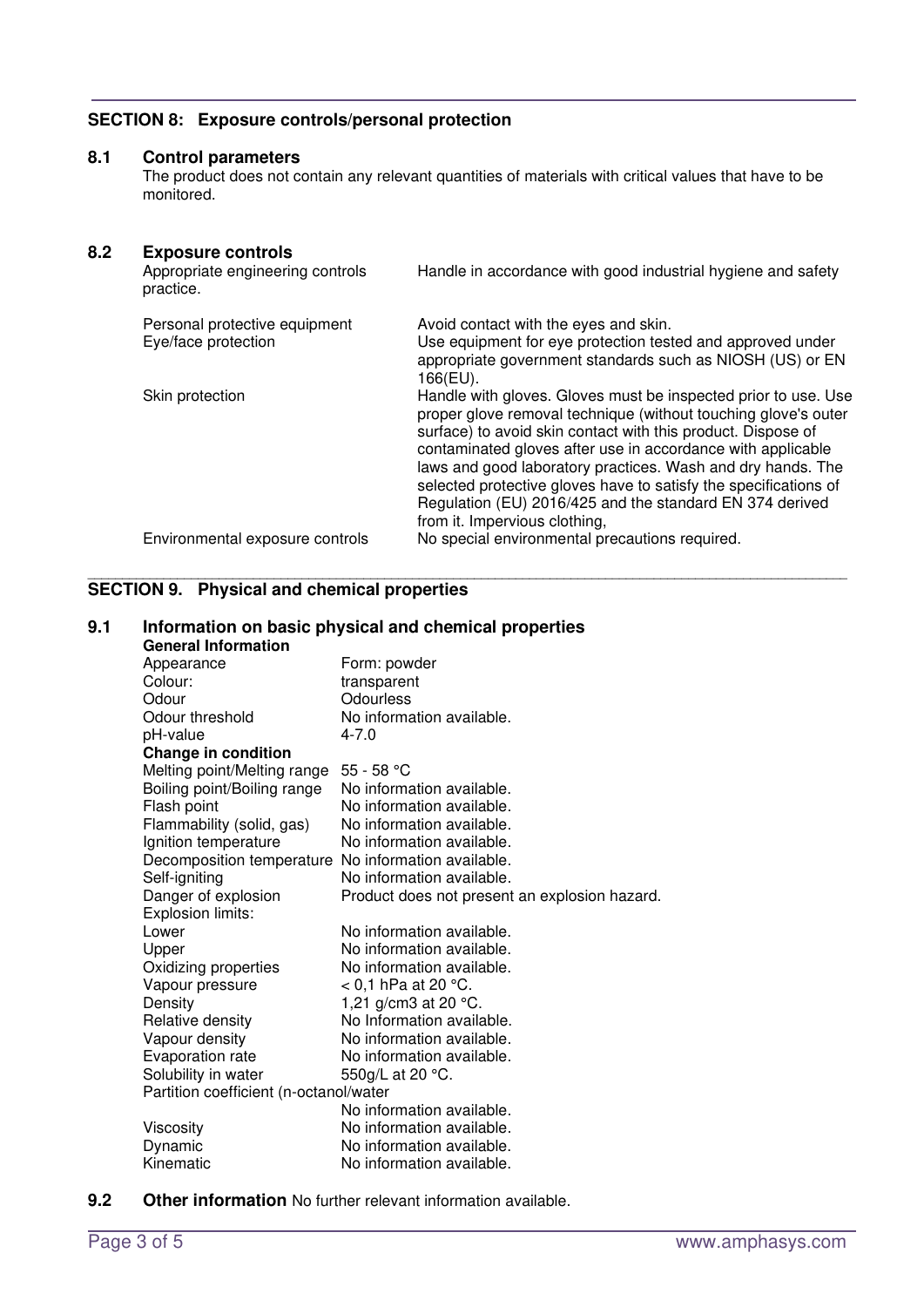# **SECTION 10: Stability and reactivity**

#### **10.1 Reactivity**

Forms explosive mixtures with air on intense heating. A range from approx. 15 Kelvin below the flash point is to be rated as critical. The following applies in general to flammable organic substances and mixtures: in correspondingly fine distribution, when whirled up a dust explosion potential may generally be assumed.

\_\_\_\_\_\_\_\_\_\_\_\_\_\_\_\_\_\_\_\_\_\_\_\_\_\_\_\_\_\_\_\_\_\_\_\_\_\_\_\_\_\_\_\_\_\_\_\_\_\_\_\_\_\_\_\_\_\_\_\_\_\_\_\_\_\_\_\_\_\_\_\_\_\_\_\_\_\_\_\_\_\_\_\_\_\_\_\_\_\_\_\_\_\_\_\_\_\_\_\_\_\_\_\_\_\_\_\_\_\_\_

\_\_\_\_\_\_\_\_\_\_\_\_\_\_\_\_\_\_\_\_\_\_\_\_\_\_\_\_\_\_\_\_\_\_\_\_\_\_\_\_\_\_\_\_\_\_\_\_\_\_\_\_\_\_\_\_\_\_\_\_\_\_\_\_\_\_\_\_\_\_\_\_\_\_\_\_\_\_\_\_\_\_\_\_\_\_\_\_\_\_\_\_\_\_\_\_\_\_\_\_\_\_\_\_\_\_\_\_\_\_

### **10.2 Chemical stability**

Stable under recommended storage conditions.

- **10.3 Possibility of hazardous reactions**  No data available
- **10.4 Conditions to avoid**  No data available
- **10.5 Incompatible materials**  No data available
- **10.6 Hazardous decomposition products**  Other decomposition products - No data available In the event of fire: see section 5

## **SECTION 11: Toxicological information**

#### **11.1 Information on toxicological effects Acute toxicity**

| IARC: No component of this product present at levels greater than or |
|----------------------------------------------------------------------|
| equal to 0.1% is identified as probable, possible or confirmed human |
|                                                                      |
|                                                                      |
|                                                                      |
|                                                                      |
|                                                                      |
|                                                                      |
|                                                                      |
|                                                                      |

#### **Additional toxicological information**

When used and handled according to specifications, the product does not have any harmful effects to our experience and the information provided to us.

#### **Further information:**

The product should be handled with the care usual when dealing with chemicals.

#### \_\_\_\_\_\_\_\_\_\_\_\_\_\_\_\_\_\_\_\_\_\_\_\_\_\_\_\_\_\_\_\_\_\_\_\_\_\_\_\_\_\_\_\_\_\_\_\_\_\_\_\_\_\_\_\_\_\_\_\_\_\_\_\_\_\_\_\_\_\_\_\_\_\_\_\_\_\_\_\_\_\_\_\_\_\_\_\_\_\_\_\_\_\_\_\_\_\_\_\_\_\_\_\_\_\_\_\_\_\_ **SECTION 12: Ecological information**

### **12.1 Toxicity:**

| Ecotoxicity                   | Contains no substances known to be hazardous to the environment or that |
|-------------------------------|-------------------------------------------------------------------------|
|                               | are not degradable in waste water treatment plants.                     |
| Persistence and degradability | No information available.                                               |
| <b>Bioaccumulation</b>        | No information available.                                               |
| Mobility                      | No information available                                                |

 $\sim$  . The contribution of the contribution of the contribution of the contribution of the contribution of the contribution of the contribution of the contribution of the contribution of the contribution of the contributi